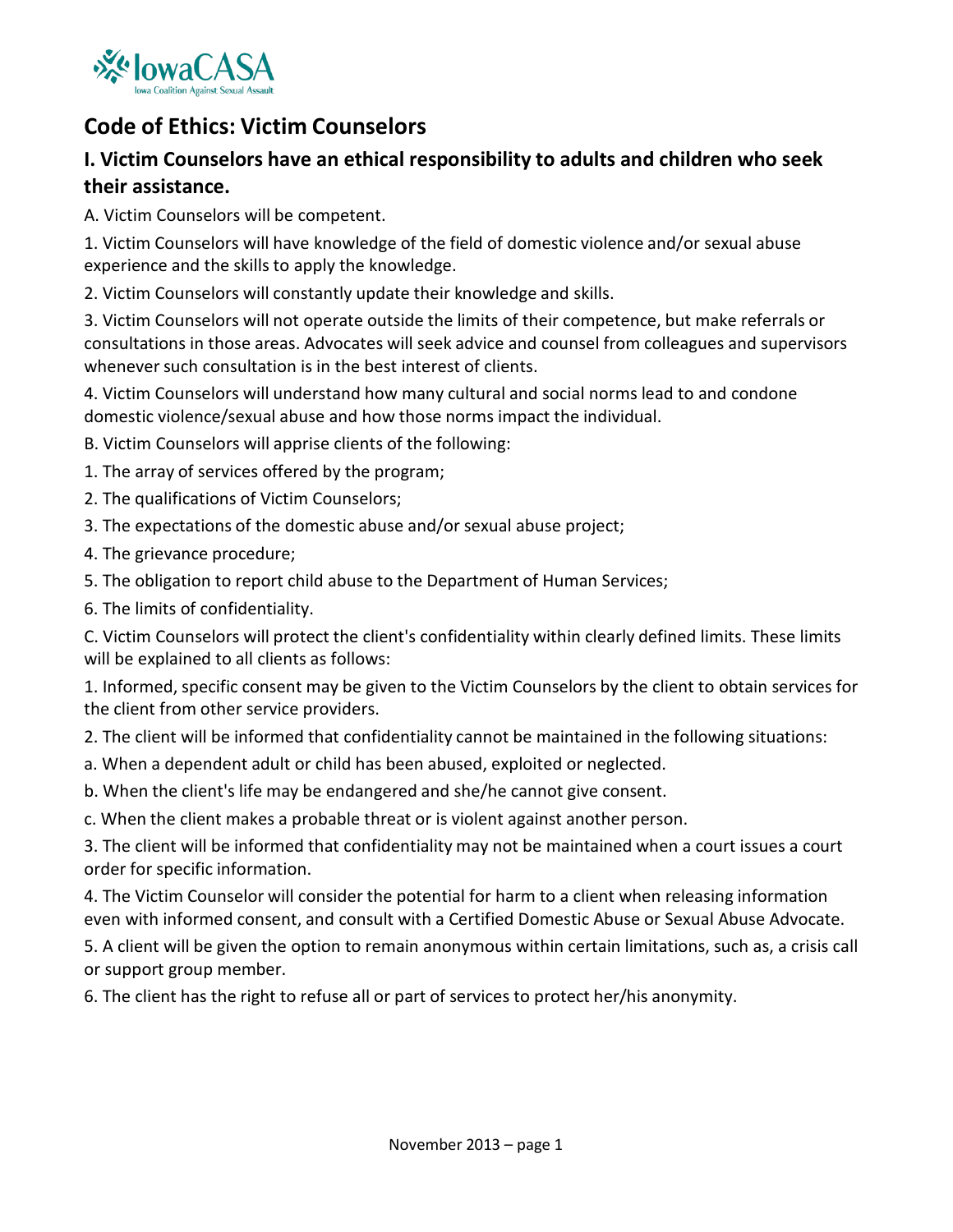D. Victim Counselors will delineate between work and social relationships and will be aware of the inherent privilege and power differences. The Advocate will never exploit relationships with clients for personal advantage.

1. Prior and/or present social or business relationships with clients require special consideration. The Advocate will, whenever possible, refer these clients to another service provider within the project or the nearest sister project.

2. Because victimization may be a long‐term issue, creating personal friendships between an Advocate and a client after receiving services is always inappropriate.

3. Provision of services to persons related by consanguinity or affinity, within the third degree is prohibited.

4. Sexual/romantic relationships with current or former clients is prohibited and is also a crime under Iowa Code Chapter 709.15. (See Appendix E of the Certification manual)

E. Victim Counselors will work to increase victim safety; will respect the authority and autonomy

of the adult victim to direct her own life; and will hold the perpetrator, not the victim, responsible for the abusive behavior and for stopping the abuse.

1. Victim Counselors will treat the client with respect and honesty in both verbal and nonverbal communication.

2. Victim Counselors will share knowledge they have with clients as it pertains to the client's situation. This may include but is not limited to the dynamics of domestic violence, sexual abuse, lethality issues, safety planning, effects on children, and the social and political issues that contribute to the continuance of sexual abuse and/or domestic violence.

3. Victim Counselors will accept what a client tells them about the abuse.

4. Victim Counselors should withdraw services precipitously only under unusual circumstances, giving careful consideration to all factors in the situation and taking care to minimize possible adverse effects.

5. Victim Counselors who anticipate termination or interruption of service to clients, should notify those individuals promptly and seek the transfer, referral, or termination of service in relation to the client's needs and preferences.

F. Victim Counselors will fairly distribute time, goods and services among all clients. Advocates will not practice, condone, facilitate or collaborate with any form of discrimination on the basis of sex, race, color, age, sexual orientation, religion, national origin, political beliefs, marital status, mental or physical disability, economic or any other discriminatory basis.

1. Victim Counselors will have knowledge of and respect for cultural backgrounds.

2. Victim Counselors will be knowledgeable and accommodating of disabling conditions.

3. Should one client's needs conflict with another client's needs, Victim Counselors will act with regard to one client only after promptly referring the other to another qualified service provider.

G. Victim Counselors will assess clients to determine the nature of the abuse, the extent of the abuse and the safety needs of the client. Victim Counselors will do nothing to increase the danger to or harm the client.

H. Victim Counselors will be aware of and communicate to the client the historical basis for abuse. They will acknowledge that abuse occurs when there is an imbalance or power and that this situation is maintained and reinforced by our culture.